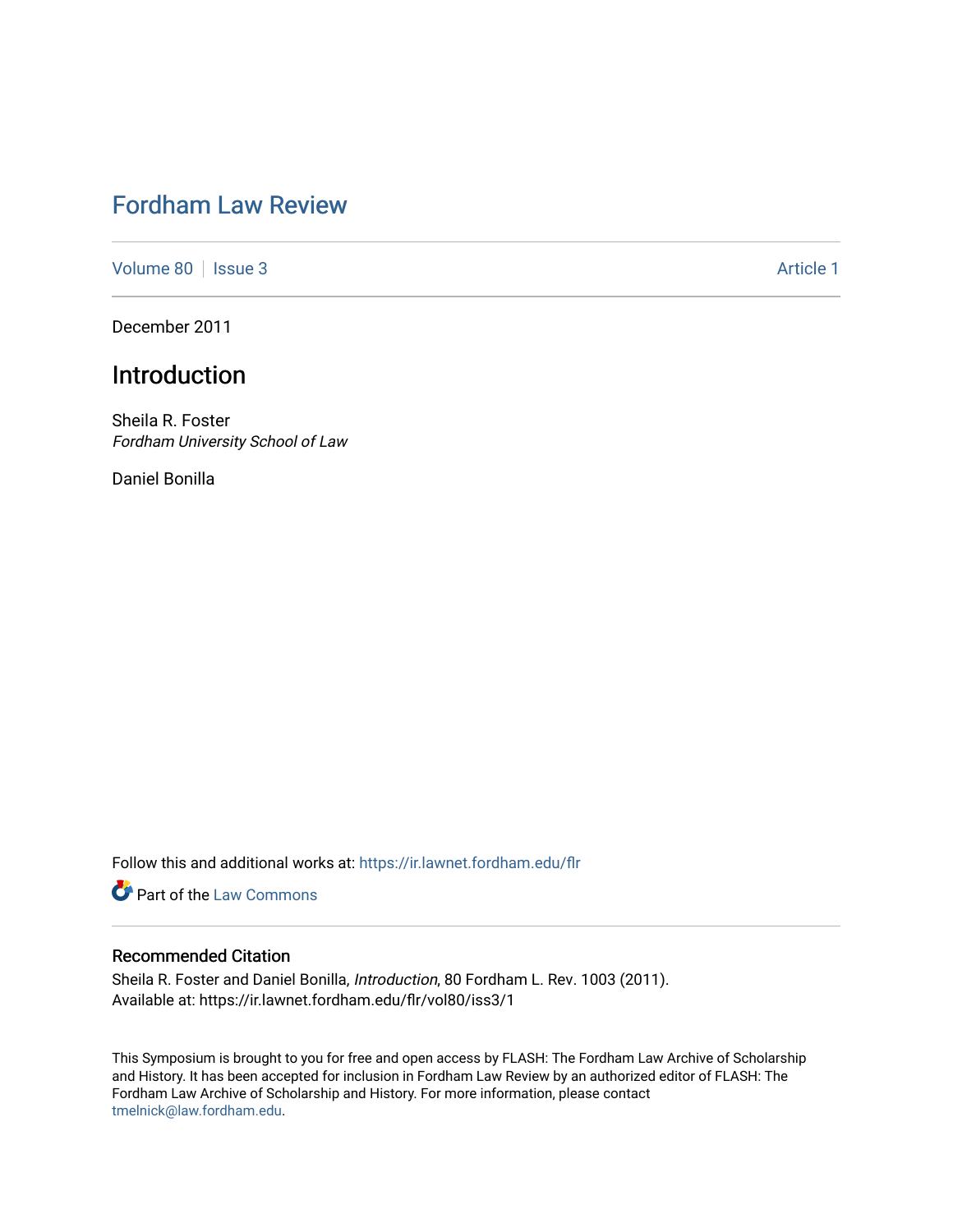## **SYMPOSIUM**

# **THE SOCIAL FUNCTION OF PROPERTY: A COMPARATIVE PERSPECTIVE**

## **INTRODUCTION**

#### *Sheila R. Foster*[\\*](#page-1-0) *& Daniel Bonilla*[\\*\\*](#page-1-1)

The classical liberal conception of property dominates the modern legal and political imagination. The idea that property is a subjective and nearly absolute right controls the way in which much of modern law and politics understand this institution. It is common for citizens, politicians, and academics to view property as an individual right that is limited only by the rights of others and the public interest. The holder of this right is therefore someone who can use, reap the benefits of, and dispose of her assets in the manner she deems appropriate, provided the limits imposed by the legal order and the common good are not violated.<sup>1</sup> This right, moreover, is essential for the exercise of individual autonomy.[2](#page-1-3) Property enables and reflects the decisions made by individuals with respect to their life plans. Property provides the material substratum that allows people to construct their identities and express their moral commitments. Individual autonomy and property are thus deeply intertwined. Consequently, the classical liberal concept of property imposes negative duties on both the state and individuals.<sup>[3](#page-1-4)</sup> Both should refrain from acting in such a way as to adversely affect individual rights to property.

Despite its ubiquity in the modern legal and political consciousness, the classical liberal conception of property competes with, and is challenged by,

<span id="page-1-0"></span><sup>\*</sup> Albert A. Walsh Professor of Law and Vice Dean, Fordham University School of Law. This symposium was sponsored by the Albert A. Walsh Chair in Real Estate, Land Use, and Property Law. My deepest gratitude extends to Professor Daniel Bonilla, for conceiving of the idea for this symposium, and Toni Fine, Assistant Dean for International Affairs at Fordham, for her assistance in organizing a very successful intellectual gathering.

<span id="page-1-1"></span><sup>\*\*</sup> Associate Professor and Co-director of the Public Interest Law Group, University of the Andes School of Law, Bogotá, Colombia. He is currently the Leitner Center Distinguished Visiting Professor, Fordham University School of Law.

<sup>1.</sup> LOREN LOMANSKY, PERSONS, RIGHTS, AND THE MORAL COMMUNITY 111–51 (1987).

<sup>2.</sup> Eric Mack, *Self-Ownership and the Right of Property*, 73 MONIST 519 (1990).

<span id="page-1-4"></span><span id="page-1-3"></span><span id="page-1-2"></span><sup>3.</sup> Richard A. Epstein, Property Rights and the Rule of Law*:* Classical Liberalism Confronts the Modern Administrative State 6–10 (Aug. 5, 2009) (Hoover Inst. Task Force on Property Rights), http://www.law.nyu.edu/ecm\_dlv1/groups/public/@nyu\_law\_website\_\_ academics\_\_colloquia\_\_legal\_political\_and\_social\_philosophy/documents/documents/ecm\_ pro\_062726.pdf*.*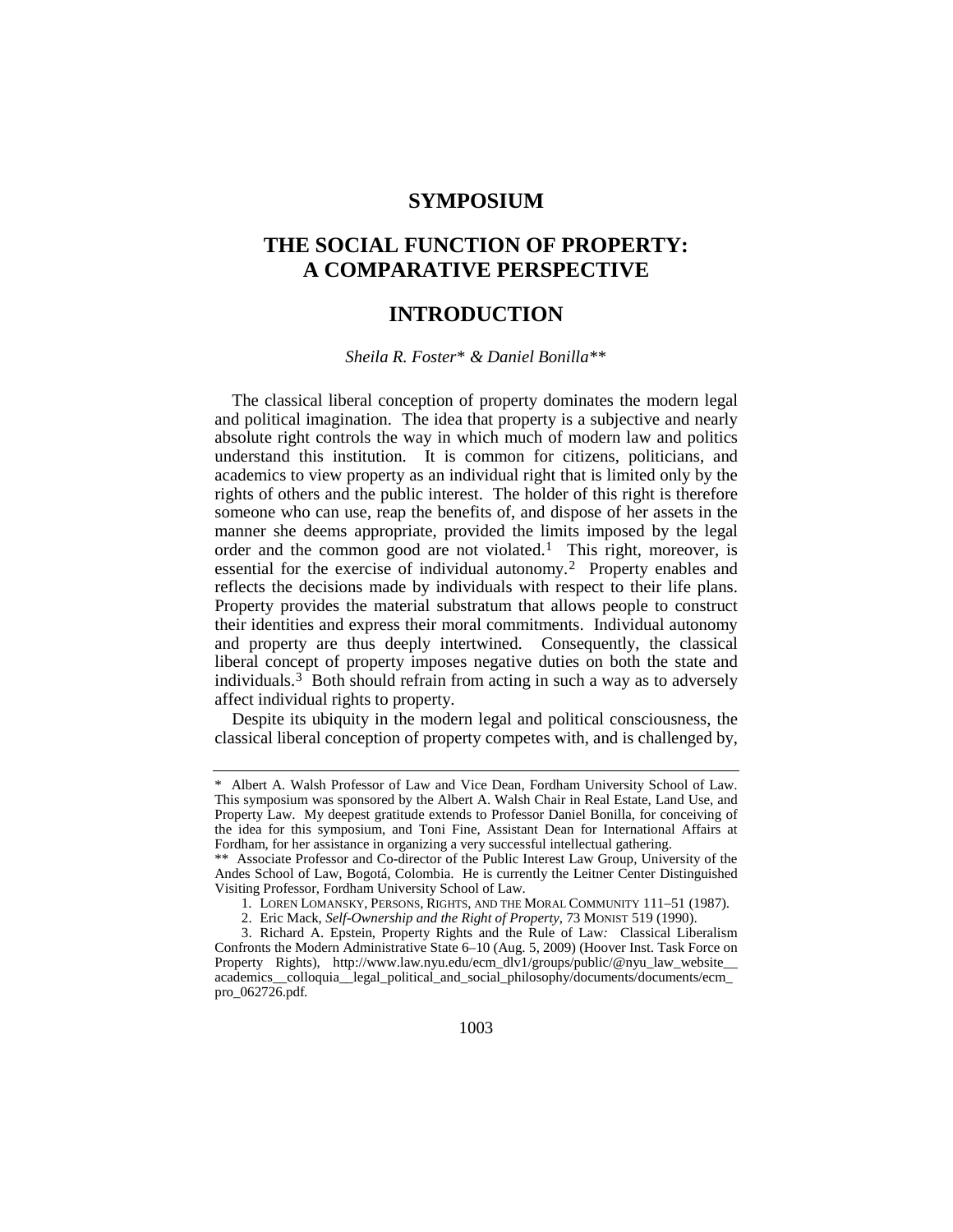other forms of imagining the institution. Classical liberal property has been sharply criticized by theoretical perspectives as diverse as egalitarian liberalism,<sup>[4](#page-2-1)</sup> socialism,<sup>[5](#page-2-2)</sup> and communism.<sup>6</sup> These perspectives generally challenge the classical liberal conception as incomplete or unjust. Critics indicate, for example, that classical liberal property obscures the obligations and connections that the subject has with the community, $\frac{7}{7}$  $\frac{7}{7}$  $\frac{7}{7}$  or they emphasize the negative consequences that this right has on the distribution of wealth[.8](#page-2-5) At the normative level, opponents of classical liberal property offer a variety of alternatives, from the abolition of private ownership of the means of production to strong government intervention in the rights to property in order to achieve redistributive aims.

#### <span id="page-2-10"></span>I. LEÓN DUGUIT AND THE IDEA OF THE SOCIAL FUNCTION OF PROPERTY

<span id="page-2-0"></span>One of these alternative concepts, and perhaps one of the most suggestive and influential of the twentieth century, is the social function of property.[9](#page-2-6) This way of understanding property was articulated paradigmatically by the French jurist León Duguit<sup>[10](#page-2-7)</sup> in a set of six lectures given in Buenos Aires in 1911.[11](#page-2-8) At these conferences, Duguit argued that property is not a right but rather a social function.<sup>[12](#page-2-9)</sup> According to this view, property has internal

<span id="page-2-5"></span>8*. See generally* MICHAEL OTSUKA, LIBERTARIANISM WITHOUT INEQUALITY (2003); Peter Vallentyne, *Libertarianism and the State*, 24 SOC. PHIL. & POL'Y 187 (2007).

<span id="page-2-6"></span>9. *See generally* M.C. Mirow, *The Social-Obligation Norm of Property: Duguit, Hayem, and Others*, 22 FLA. J. INT'L L. 191 (2010).

<span id="page-2-7"></span>10. León Duguit (1859–1928) was a professor of public law at the University of Bordeaux beginning in 1886. For biographical information on Duguit, see José Luis Monereo Pérez & José Calvo Gonzalez, *Léon Duguit (1859-1928): Jurista de una Sociedad en Transformación*, 4 REVISTA DE DERECHO CONSTITUCIONAL EUROPEO 483, 483–86 (2005). Duguit is considered to be the father of the social function of property. *See* UGO MATTEI, A COMPARATIVE LEGAL AND ECONOMIC INTRODUCTION 31 (2000); Julian Conrad Juergensmeyer, *Florida's Property Rights Protection Act: Does It Inordinately Burden the Public Interest?*, 48 FLA. L. REV. 695, 701 (1996); David Schneiderman, *Constitutional Approaches to Privitization: An Inquiry into the Magnitude of Neo-liberal Constitutionalism*, LAW & CONTEMP. PROBS., Autumn 2000, at 83, 92.

<span id="page-2-8"></span>11. *See* LEÓN DUGUIT, LAS TRANSFORMACIÓNES DEL DERECHO PÚBLICO Y PRIVADO (Editorial Heliasta 1975) [hereinafter DUGUIT, LAS TRANSFORMACIÓNES]. Some of Duguit's works translated into English are LEÓN DUGUIT, LAW IN THE MODERN STATE (Frida Laski & Harold Laski trans., 1919) and Léon Duguit, *Changes of Principle in the Field of Liberty, Contract, Liability, and Property*, *reprinted in* THE CONTINENTAL LEGAL HISTORY SERIES, THE PROGRESS OF CONTINENTAL LAW IN THE NINETEENTH CENTURY 65 (Layton Bartol Register & Ernest Bruncken trans., Little, Brown, & Co. 1918).

<span id="page-2-9"></span>12. DUGUIT, LAS TRANSFORMACIÓNES, *supra* not[e 11,](#page-2-0) at 236.

<span id="page-2-1"></span><sup>4</sup>*. See* JOHN CHRISTMAN, THE MYTH OF PROPERTY: TOWARD AN EGALITARIAN THEORY OF OWNERSHIP 125–84 (1994); JEREMY WALDRON, THE RIGHT TO PRIVATE PROPERTY ch. 12 (Oxford Univ. Press 1990) (1988).

<span id="page-2-2"></span><sup>5</sup>*. See* P.J. PROUDHON, WHAT IS PROPERTY: AN INQUIRY INTO THE PRINCIPLE OF RIGHT AND OF GOVERNMENT (Benjamin R. Tucker trans., 1876).

<span id="page-2-3"></span><sup>6</sup>*. See* KARL MARX, THE ECONOMIC AND PHILOSOPHIC MANUSCRIPTS OF 1844, at 93–114 (Foreign Languages Publ'g House 1961) (1844).

<span id="page-2-4"></span><sup>7</sup>*. See* Patricia J. Williams, *On Being the Object of Property*, *in* FEMINIST LEGAL THEORY: READINGS IN LAW AND GENDER 165, 165–80 (Katharine T. Bartlett & Rosanne Kennedy eds., 1991).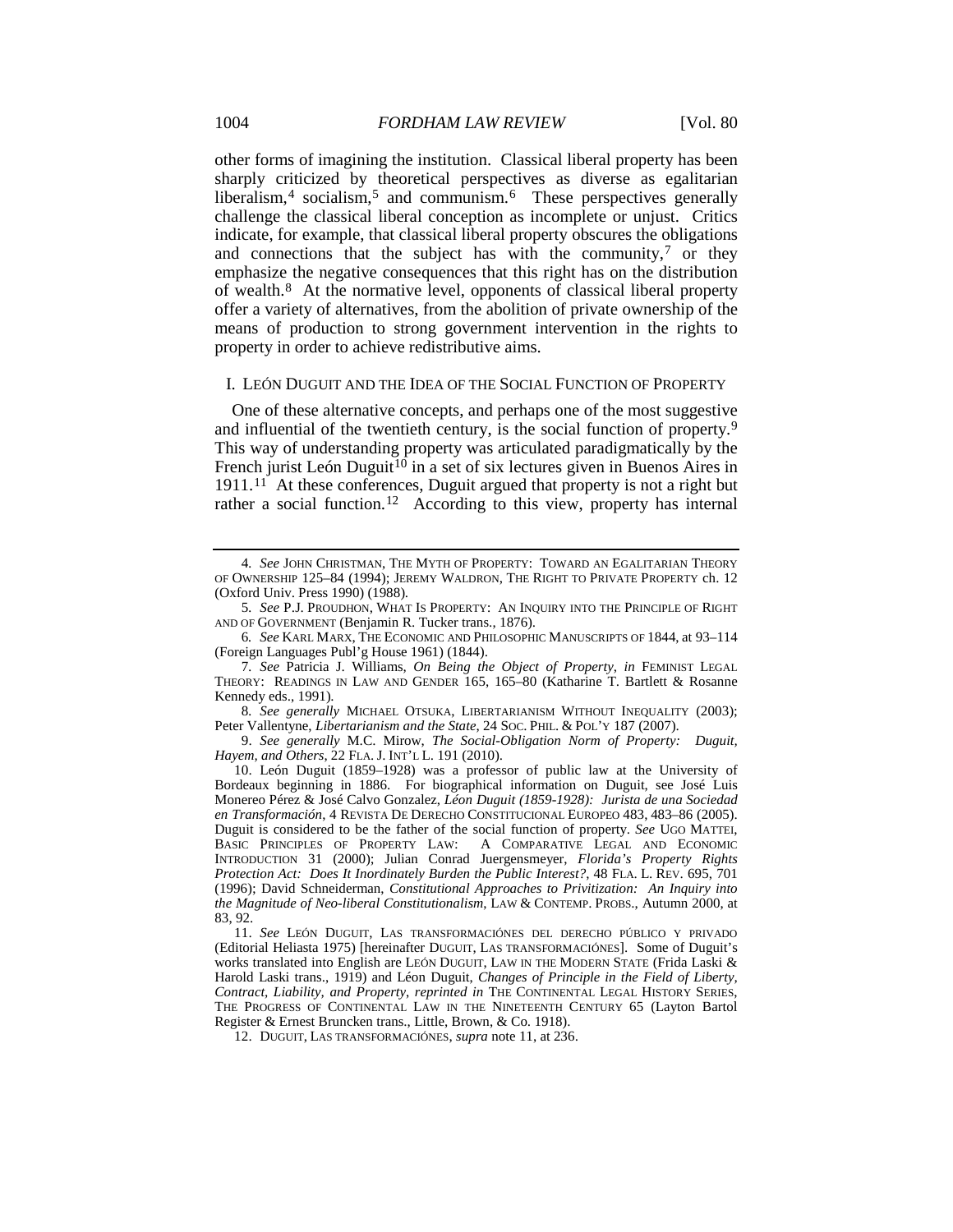<span id="page-3-8"></span>limits—not just external ones as in the case of the liberal right to property.<sup>[13](#page-3-0)</sup> The owner has obligations with respect to his things. He cannot do what he wants with his property. He is obliged to make it productive. The wealth controlled by owners should be put at the service of the community by means of economic transactions.<sup>[14](#page-3-1)</sup> Consequently, the state should protect property only when it fulfills its social function. When the owner is not acting in a manner consistent with his obligations, the state should intervene to encourage or to punish him. Taxation and expropriation are powerful tools for achieving such ends. From this perspective, the state has both negative and positive obligations with respect to property.

The idea of the social function of property is based on a description of social reality that recognizes solidarity as one of its primary foundations.<sup>[15](#page-3-2)</sup> For Duguit, the weaknesses of the classical liberal theory of property stem from the erroneous description of the individual and the society in which she is based. Liberalism's emphasis on the individual and her rights is, for him, closely intertwined with the description it offers of human beings and the political community.[16](#page-3-3) In liberal thought, people are essentially autonomous and rational beings. Individuals have the ability to articulate, transform, and try to realize life plans by making use of reason. Consequently, the political community is a voluntary creation of individuals geared towards increasing the likelihood of autonomously and rationally constructing their life plans.[17](#page-3-4) The political community is the sum of the individuals that compose it. Rights, like those of property, are the instruments articulated to ensure that the state does not intervene unduly in the continuous process of construction and revision of individual identity. To Duguit, this conception of the subject and society loses sight of the fact that the interdependence between people (which is nothing other than solidarity) is the central element of social reality.<sup>[18](#page-3-5)</sup> Solidarity is not a political principle but a social fact.

For Duguit, a precise description of society makes clear that its members have needs and capacities that are sometimes similar and other times different.<sup>[19](#page-3-6)</sup> The social division of labor is therefore crucial to ensuring the satisfaction of these needs. In order for the people and the community to flourish, each individual must comply with a series of functions determined by the position she occupies in society. The theory of the social function of property is thus, in the words of Duguit, "realist" and "socialist"<sup>[20](#page-3-7)</sup>: realist in that it is based solely on facts that can be known empirically; socialist in that it stems from basis of solidarity, that is, the interdependence that

- <span id="page-3-0"></span>13*. See id.* at 179.
- 14*. Id.* at 240.
- <span id="page-3-2"></span><span id="page-3-1"></span>15*. Id.* at 235–36. 16*. Id.* at 177.
- <span id="page-3-4"></span><span id="page-3-3"></span>17*. Id.*
- <span id="page-3-5"></span>18*. Id.* at 180–84.
- 19*. Id.* at 182.
- <span id="page-3-7"></span><span id="page-3-6"></span>20*. Id.* at 181.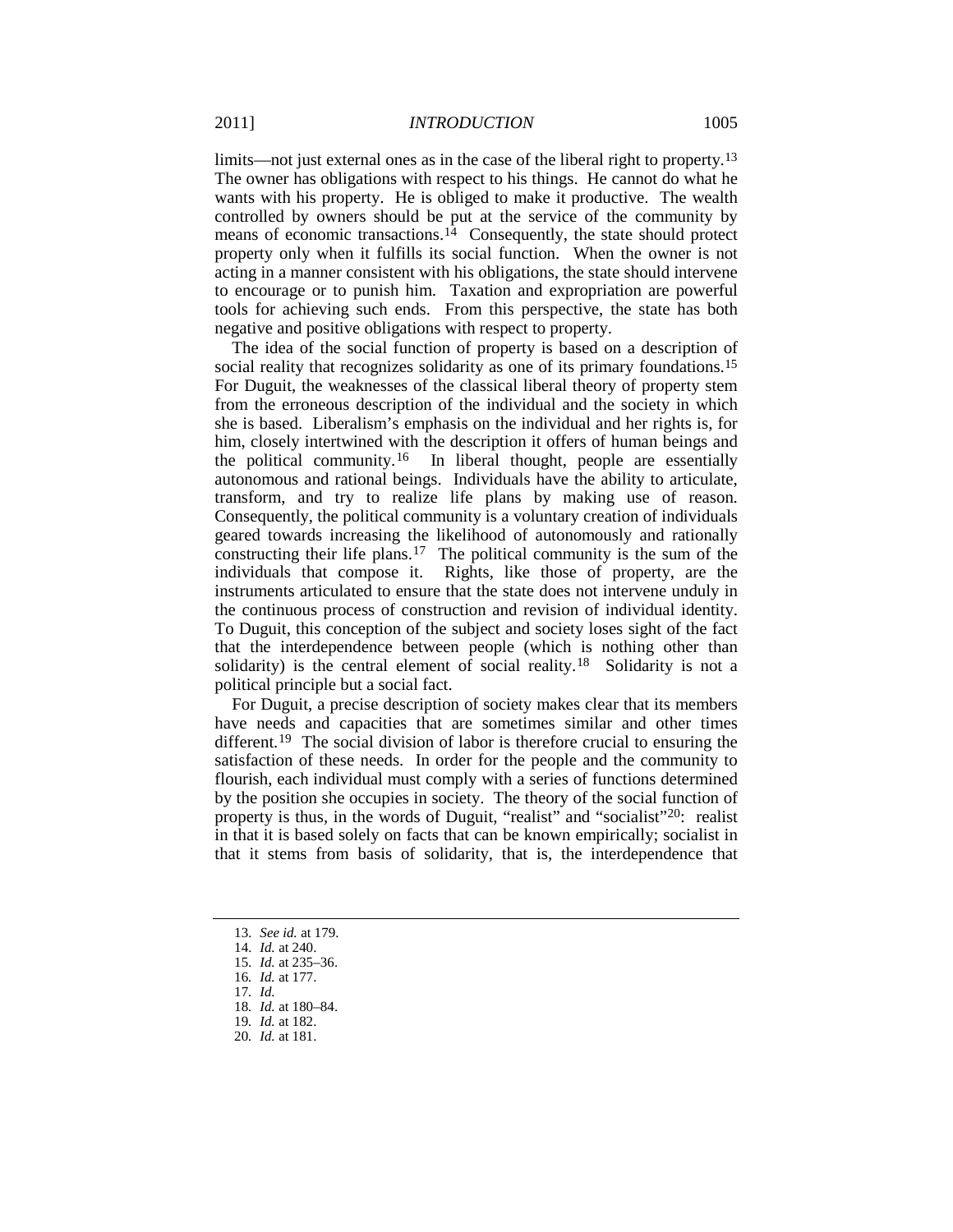characterizes society. Duguit therefore draws explicitly on the positivism of Auguste Comte[21](#page-4-0) and the structural functionalism of Emile Durkheim.[22](#page-4-1)

Based on this functionalist description of society, Duguit challenges both the individualism<sup>23</sup> and the metaphysical nature<sup>[24](#page-4-3)</sup> of the liberal right to property. Both dimensions of liberal property, Duguit argues, are defined in a paradigmatic way in the Declaration of the Rights of Man of 1789 and the Napoleonic Code.[25](#page-4-4) Duguit considered the Declaration and the Code to be the two legal-political documents most representative of liberal thought. Duguit asserts that many jurists believe, wrongly, that these two texts contain the principles from which a perfect and eternal legal system can be derived,<sup>[26](#page-4-5)</sup> an order that would have the same formal characteristics as Euclidean geometry.[27](#page-4-6) Thus, for Duguit, challenging how property is conceived in these two sets of norms is challenging the core of liberal law.<sup>[28](#page-4-7)</sup> The two central norms on matters of property in this legal-political framework are Article 2 of the Declaration and Articles 544 and 545 of the Napoleonic Code. Article 2 of the Declaration states, "The purpose of all civil associations is the preservation of the natural and imprescriptible rights of man. These rights are liberty, property, security, and resistance to oppression." Articles 544 and 545 of the civil code of Napoleon affirm that:

Property is the right of enjoying and disposing of things in the most absolute manner, provided they are not used in a way prohibited by the laws or statutes. No one can be compelled to give up his property, except for the public good, and for a just and previous indemnity.<sup>[29](#page-4-8)</sup>

According to these norms, Duguit states, property is defined as an individual, natural, and nearly absolute right, limited only by the legal order and the public interest.

Duguit's critique of the individualism of the liberal right to property has three components. The first challenges the supposition from which the liberal right to property departs: the existence of an isolated individual.<sup>[30](#page-4-9)</sup> For Duguit this is a premise that does not correspond with an accurate description of reality. Human beings, when properly described, are not isolated beings who seek to construct and realize their life plans alone. On the contrary, they are deeply interconnected beings that need each other to

<sup>21</sup>*. Id.* at 176.

<sup>22</sup>*. Id.* at 182.

<sup>23</sup>*. Id.* at 237.

<sup>24</sup>*. Id.* at 174–76.

<sup>25</sup>*. Id.* at 172.

<span id="page-4-5"></span><span id="page-4-4"></span><span id="page-4-3"></span><span id="page-4-2"></span><span id="page-4-1"></span><span id="page-4-0"></span><sup>26.</sup> For an analysis of Duguit's anti-formalist positions, see Mauricio García-Villegas, *Comparative Sociology of Law: Legal Fields, Legal Scholarships, and Social Sciences in Europe and the United States*, 31 LAW & SOC. INQUIRY 343, 349–56 (2006).

<sup>27.</sup> DUGUIT, LAS TRANSFORMACIÓNES, *supra* not[e 11,](#page-2-0) at 172.

<span id="page-4-9"></span><span id="page-4-8"></span><span id="page-4-7"></span><span id="page-4-6"></span><sup>28.</sup> For Duguit, civil law has four main components: liberty, property, contracts, and torts. *Id.* at 183–84.

<sup>29.</sup> CODE NAPOLEON arts. 544–545 (Fr.).

<sup>30.</sup> DUGUIT, LAS TRANSFORMACIÓNES, *supra* not[e 11,](#page-2-0) at 178.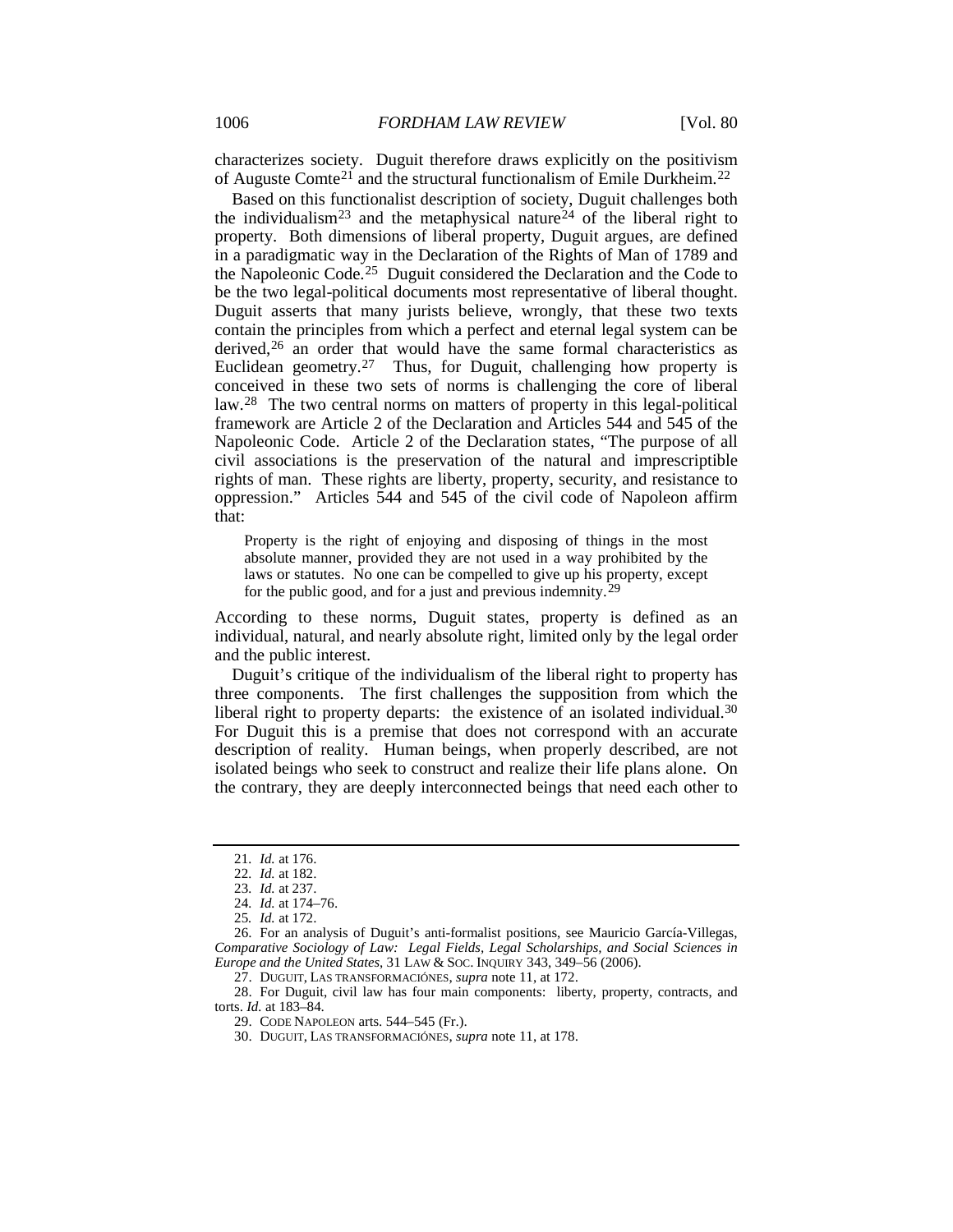meet their physical and spiritual needs. As mentioned, for Duguit, interdependence is a key feature of social reality.[31](#page-5-0)

The second component of the argument makes explicit the inconsistency that exists for Duguit between the idea of an isolated individual and the right of property.<sup>[32](#page-5-1)</sup> If people live separately from other members of society, it does not make sense to speak of a right that imposes negative duties on third parties. If human beings are monads that repel each other, what is the goal, Duguit asks, of a right that forces other members of society to refrain from intervening in the property of others?

The third and final component of Duguit's critique challenges the assumption that classical liberal property exists only to serve individual interests. [33](#page-5-2) Duguit finds it objectionable that this right protects only the relationship between a subject and her property. Classical liberal property obscures the connections between the economic needs of the community and the wealth that is recognized and protected through the institution we know as property. It should also serve the community. This does not mean that Duguit is committed to a socialist political perspective or that he is challenging capitalism. He is very clear to distance himself from the former, and to accept the latter as a fact. $34$  For Duguit, putting property at the service of the community means putting it into production. His argument has nothing to do with state ownership of the means of production or with class struggle. Normatively, Duguit is committed to what we might call the "rule of productivity." The wealth concentrated in property cannot remain unproductive. The social consequences would be profoundly negative. The needs of the community members would certainly not be satisfied and social cohesion would be in jeopardy.

Duguit also criticizes the metaphysical character of the liberal right to property. On one hand, he challenges the concept of a subjective right.<sup>[35](#page-5-4)</sup> For Duguit, this concept implies the existence of a will that is imposed on another will. The existence of a subjective right implies the existence of a duty to a third party. Thus, this type of right requires knowledge of the nature of individual will, a criterion to measure it, and another to apply it. Duguit states, however, that individual will cannot be known empirically. All we can know are the external manifestations of the will of individuals. Will is a metaphysical entity that cannot be grasped through the scientific method. On the other hand, Duguit challenges the supposed natural character of the classical liberal right to property. The jus-naturalism to which classical liberalism is committed is incompatible with its positivism. Natural rights are not made knowable through observation of the world; they are normative criteria without empirical basis.

<span id="page-5-1"></span><span id="page-5-0"></span>Nevertheless, the concept of the social function of property has not been relevant in the theoretical discussion on the content and effects of property

<sup>31</sup>*. Id.* at 181.

<sup>32</sup>*. Id.* at 178.

<span id="page-5-4"></span><span id="page-5-3"></span><span id="page-5-2"></span><sup>33</sup>*. Id.* at 237.

<sup>34</sup>*. Id.* at 236.

<sup>35</sup>*. Id.* at 175.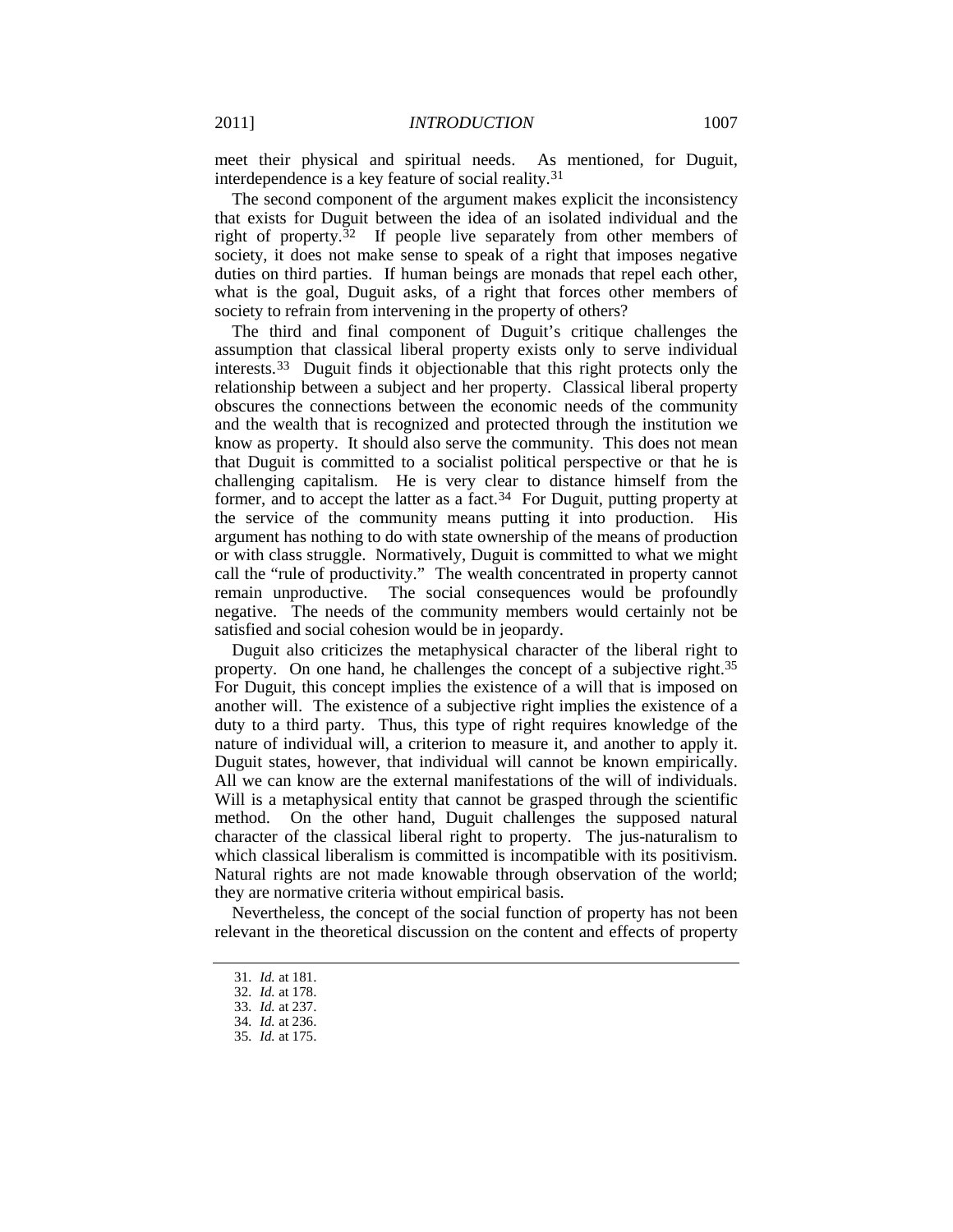alone.[36](#page-6-2) This idea has also been incorporated by a significant number of European and Latin American legal systems<sup>[37](#page-6-3)</sup> and has been instrumental in the political struggle that has occurred in some countries to achieve a fairer distribution of land.[38](#page-6-4) In Latin America, for example, the social function of property was included in several constitutions,<sup>[39](#page-6-5)</sup> such as the Mexican,<sup>[40](#page-6-6)</sup> the Colombian, $41$  and the Brazilian, $42$  and has been instrumental in justifying the agrarian and urban reform projects developed in several countries in the region.[43](#page-6-9) As many of the papers published in this issue will show, the social function of property has had interesting conceptual histories and applications in Latin America.

#### <span id="page-6-11"></span><span id="page-6-1"></span><span id="page-6-0"></span>II. THE SOCIAL OBLIGATION NORM IN U.S. PROPERTY LAW

In the United States, no legal norm includes explicitly the words "social function of property." However, some U.S. legal scholars consider that a "social obligation" norm does exist in U.S. law, albeit perhaps only at the margins of property jurisprudence. According to this norm, property owners have social responsibilities to others that extend beyond the highly individualized, and atomized, conventional account of property rights.<sup>[44](#page-6-10)</sup> The conventional account in U.S. law and theory situates the individual owner as insulated from the demand by others in society and owing no further obligation to them, except for the duty not to cause harm to others

<span id="page-6-2"></span><sup>36.</sup> Ugo Mattei, *The Peruvian Civil Code, Property and Plunder: Time for a Latin American Alliance to Resist the Neo Liberal Order*, 5 GLOBAL JURIST TOPICS 1, 8 (2005), http://www.bepress.com/cgi/viewcontent.cgi?article=1149&context=gj; Ngai Pindell, *Finding a Right to the City: Exploring Property and Community in Brazil and in the United States*, 39 VAND. J. TRANSNAT'L L. 435 (2006); Schneiderman, *supra* note [10,](#page-2-10) at 83–109.

<span id="page-6-3"></span><sup>37.</sup> See, for example, the German constitution of 1949, Article 14(2). GRUNDGEZETZ FÜR DIE BUNDESREPUBLIK DEUTSCHLAND [GRUNDGESETZ] [GG] [BASIC LAW], art. 14, sec. 2 (Ger.); *infra* note[s 40–](#page-6-0)[42.](#page-6-1)

<span id="page-6-4"></span><sup>38.</sup> GREGORY S. ALEXANDER, THE GLOBAL DEBATE OVER CONSTITUTIONAL PROPERTY: LESSONS FOR AMERICAN TAKINGS JURISPRUDENCE 1–2 (2006); Rebecca Lubens, *The Social Obligation of Property Ownership: A Comparison of German and U.S. Law* (bepress Legal Series, Working Paper No. 1607, 2006), http://law.bepress.com/expresso/eps/1607; Flavia Santinoni Vera, *The Social Function of Property Rights in Brazil* (Latin Am. & Caribbean Law. & Econ. Ass'n (ALACDE) Annual Papers, Berkeley Program in Law & Econ. 2006), *available at* http://www.escholarship.org/uc/item/0tp371xs.

<span id="page-6-5"></span><sup>39.</sup> M.C. MIROW, LATIN AMERICAN LAW: INSTITUTIONS IN SPANISH AMERICA 205–06 (2004).

<span id="page-6-6"></span><sup>40.</sup> CONSTITUCIÓN POLÍTICA DE LOS ESTADOS UNIDOS MEXICANOS [C.P.], 5 de Febrero de 1917, art. 27.

<sup>41.</sup> CONSTITUCIÓN POLÍTICA DE COLOMBIA [C.P.] art. 58.

<sup>42.</sup> CONSTITUIÇÃO FEDERAL [C.F.] [CONSTITUTION] art. 5, XXIII (Braz.).

<span id="page-6-9"></span><span id="page-6-8"></span><span id="page-6-7"></span><sup>43.</sup> Thomas T. Ankerson & Thomas Ruppert, *Tierra y Libertad: The Social Function Doctrine and Land Reform in Latin America*, 19 TUL. ENVTL. L.J. 69, 95 (2006).

<span id="page-6-10"></span><sup>44.</sup> *See generally* HANOCH DAGAN, PROPERTY: VALUES AND INSTITUTIONS (2011); JOSEPH WILLIAM SINGER, ENTITLEMENT: THE PARADOXES OF PROPERTY (2000); Gregory S. Alexander, *The Social-Obligation Norm in American Property Law*, 94 CORNELL L. REV. 745 (2009); Jedediah Purdy, *A Freedom-Promoting Approach to Property: A Renewed Tradition for New Debates*, 72 U. CHI. L. REV. 1237 (2005); Jedediah Purdy, *People as Resources: Recruitment and Reciprocity in the Freedom-Promoting Approach to Property*, 56 DUKE L.J. 1047, 1054–56 (2007).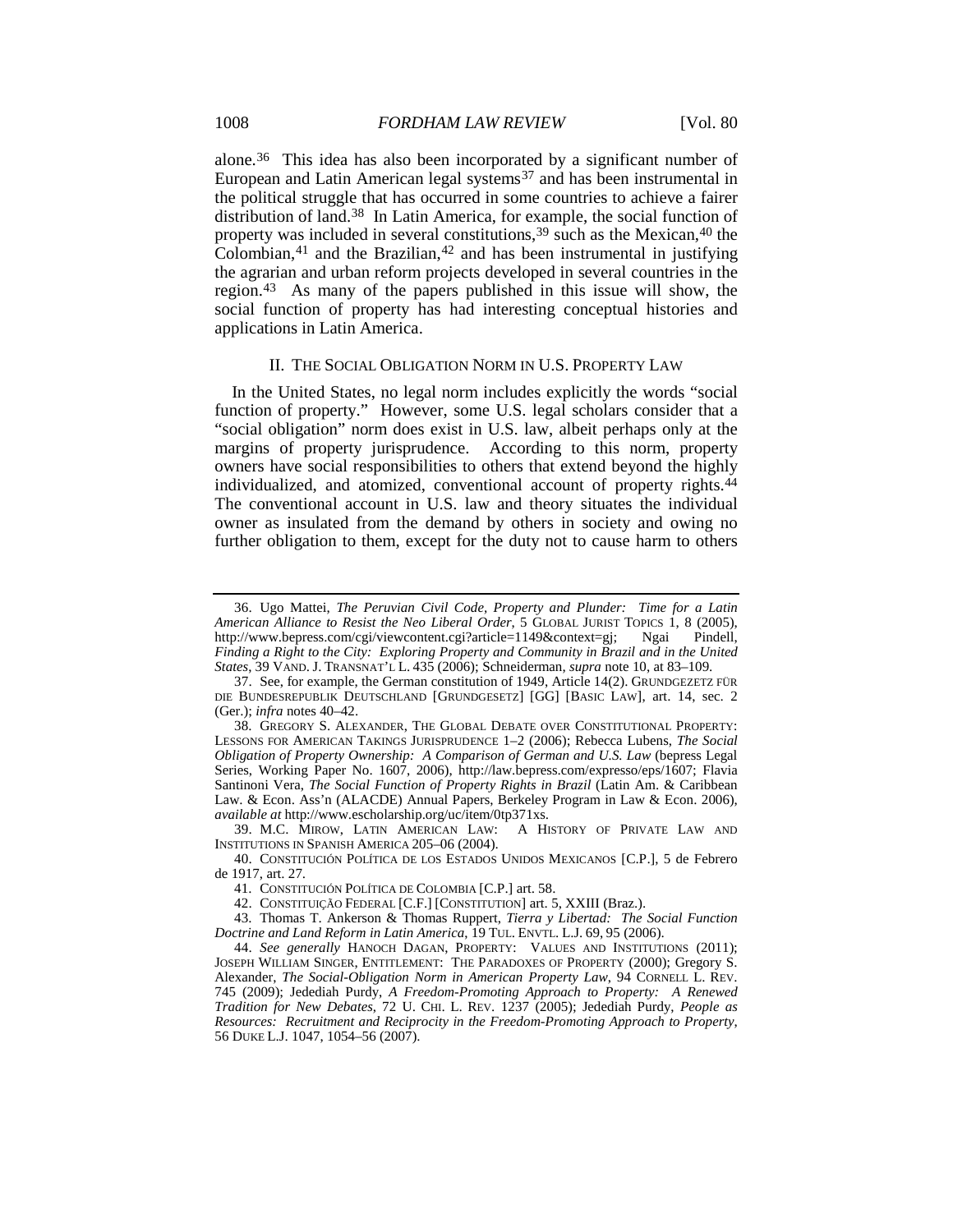and their property.[45](#page-7-1) Scholars have long pushed backed against this view, situating property as central to organizing and shaping social relations, and entailing obligations to non-owners and the community as a whole.<sup>[46](#page-7-2)</sup> This relational view of property is an important building block for how scholars understand social obligation norms in U.S. property law.

<span id="page-7-0"></span>The social obligation norm is a concept with much plasticity. The idea that property owners owe affirmative obligations to the welfare of others, and to societal welfare more generally, can map onto a number of different ideological orientations, including classical liberalism. The obligation of property owners to contribute, through taxation, to the provision of public goods such as law enforcement, schools, and fire protection is a relatively "thin" but stable version of the norm.<sup>[47](#page-7-3)</sup> In a similar vein, from a law and economics standpoint, the presence of market failures (such as free riders and holdouts) might entail curtailing an owner's dominion over his property in order to promote and maximize public welfare.<sup>48</sup> Eminent domain has often been justified on the grounds that allowing the government to acquire or "take" private property under certain circumstances produces the most economically efficient result for taxpayers.<sup>[49](#page-7-5)</sup> One might also properly view a libertarian conception of ownership as entailing a social obligation to guarantee to *all* persons the resources necessary for individual autonomy and personhood.<sup>50</sup> Such a view would not privilege the enforcement of the rights of property owners if the law does not also guarantee sufficient resources to non-property owners.[51](#page-7-7)

Regardless of the specific ideological orientation that one brings to this idea of "social obligation," it shares with Duguit's idea of the "social function" of property recognition of the interdependence of individuals within a society and of the role that property has in promoting the common good. At a minimum, the social obligation norm recognizes the ways in which property is central to human interactions, human flourishing, and the relationship between an individual and her community.<sup>[52](#page-7-8)</sup> Beyond that recognition, the scope of the social obligation norm is something that will need further articulation in order to understand not only its normative contours but also its practical application.

Professor Gregory Alexander has labored the most to develop the social obligation norm in the U.S., and to distinguish "thin(ner)" versions of the norm, such as those articulated above, from his "thick(er)" version. Alexander develops the norm to entail an obligation on the part of property

<sup>45.</sup> Alexander, *supra* not[e 44,](#page-6-11) at 746–47.

<sup>46.</sup> *See generally* SINGER, *supra* not[e 44.](#page-6-11)

<sup>47.</sup> Alexander, *supra* not[e 44,](#page-6-11) at 753–57.

<span id="page-7-4"></span><span id="page-7-3"></span><span id="page-7-2"></span><span id="page-7-1"></span><sup>48</sup>*. See, e.g.*, *id.* at 753; Hanoch Dagan, *The Social Responsibility of Ownership*, 92 CORNELL L. REV. 1255, 1259 (2007).

<span id="page-7-5"></span><sup>49</sup>*. See, e.g.*, RICHARD POSNER, ECONOMIC ANALYSIS OF LAW 55–56 (6th ed. 2003); Thomas W. Merrill, *The Economics of Public Use*, 72 CORNELL L. REV. 61, 81–82 (1986).

<span id="page-7-8"></span><span id="page-7-7"></span><span id="page-7-6"></span><sup>50.</sup> Dagan, *supra* note [48,](#page-7-0) at 1259–60 & nn.30–31 (citing Margaret Jane Radin's personhood account and John Rawls's work).

<sup>51</sup>*. Id.* at 1260.

<sup>52</sup>*. See, e.g.*, Alexander, *supra* note [44,](#page-6-11) at 765–67; Dagan, *supra* not[e 48,](#page-7-0) at 1260–61.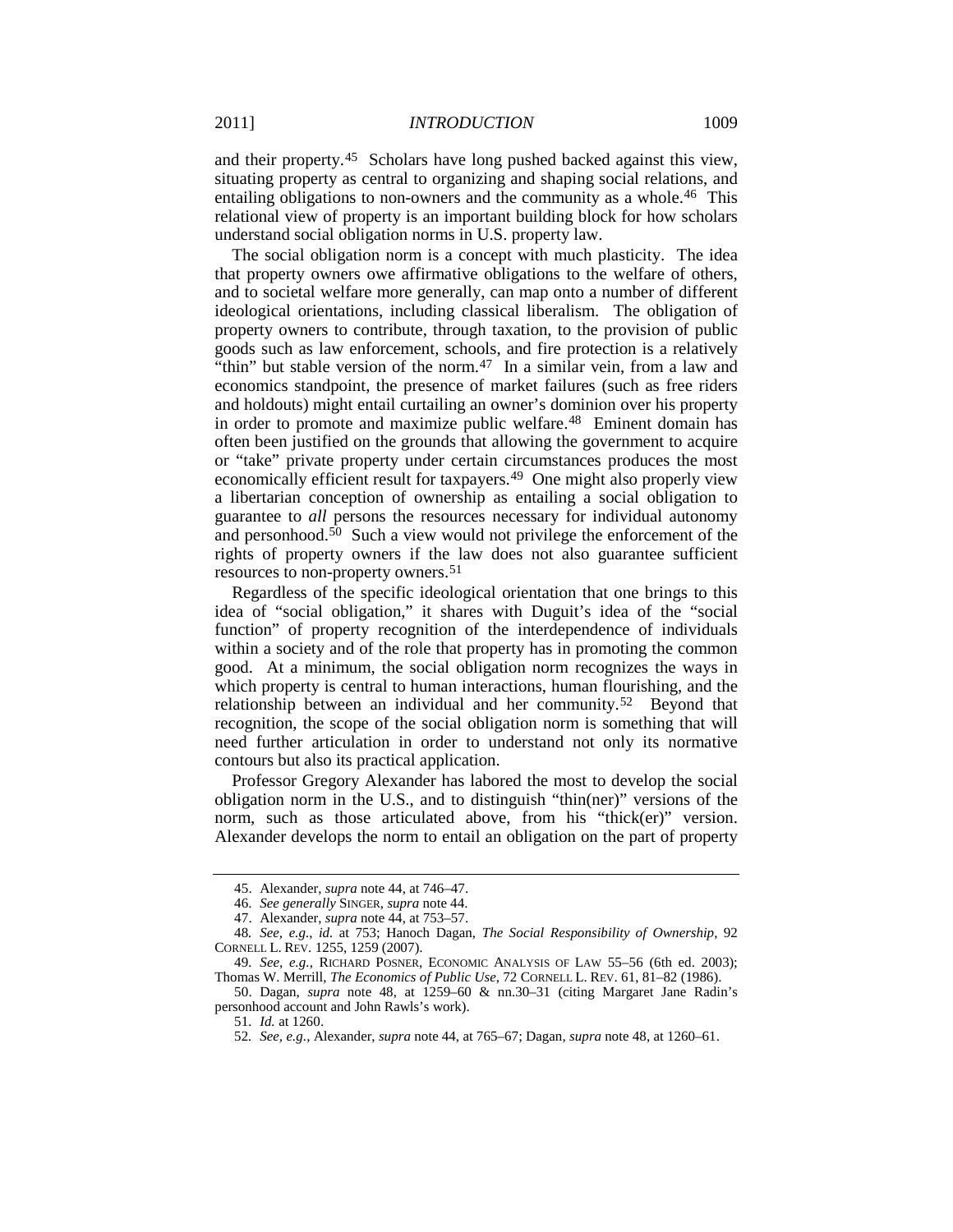owners to provide to society those benefits and goods that society reasonably regards as necessary for human flourishing.<sup>[53](#page-8-0)</sup> Developing this norm requires a fairly thick conception of the relationship between an individual and her community, a relationship which serves to anchor the norm in a particular social reality.<sup>54</sup> Alexander's articulation of this relationship resonates very strongly with Duguit's description of social reality.[55](#page-8-2) For Alexander, like Duguit, the individual is not an isolated, selfsufficient, social and political animal. Rather, dependency and interdependency are constitutive of the human condition and, importantly, of the capacity of humans to flourish in society.[56](#page-8-3) Building on the "capabilities" approach of Amartya Sen and Martha Nussbaum, Alexander argues that development of one's capabilities is a human good that society ought to promote through entitling each person to the material resources required to nurture the capabilities essential to human flourishing.[57](#page-8-4) That each person has an obligation to others in the community to promote the requisite capabilities necessary for human flourishing is based both on our interdependence with one another and on our shared acknowledgement, as rational moral beings, of the right of every being to develop these capabilities.[58](#page-8-5)

Alexander's robust, or thick, version of the social obligation norm is forthrightly redistributive in its aims and implications. He recognizes that "human flourishing requires distributive justice, the ultimate objective of which is to give people what they need in order to develop the capabilities necessary for living the well-lived life."[59](#page-8-6) As such, an owner's social obligation is to contribute to her community those benefits that the community reasonably regards as necessary for its members' development of those human qualities essential to their capacity to flourish as moral agents.[60](#page-8-7) Alexander finds scattered throughout property doctrine examples in which private property owners are required to sacrifice their ownership interest in a way that comports with this social obligation norm and, importantly, in instances where neither law and economics nor classical liberal analysis can justify, or has a hard time justifying, such sacrifices.<sup>[61](#page-8-8)</sup> According to Alexander, the thicker version of the social obligation norm is at work (or potentially at work) in eminent domain cases and cases adjudicating remedies for nuisance, both of which involve state-sanctioned forced sales of private property for the common good or community best

<sup>53.</sup> Alexander, *supra* note [44,](#page-6-11) at 760–74.

<sup>54</sup>*. Id.* at 757.

<span id="page-8-5"></span><span id="page-8-4"></span><span id="page-8-3"></span><span id="page-8-2"></span><span id="page-8-1"></span><span id="page-8-0"></span><sup>55.</sup> Alexander's robust conception of community, and the individual's relationship within it, was developed first in his work with Eduardo Peñalver. *See generally* Gregory S. Alexander & Eduardo M. Peñalver, *Properties of Community*, 10 THEORETICAL INQUIRIES L. 127 (2009).

<sup>56.</sup> Alexander, *supra* not[e 44,](#page-6-11) at 760–61.

<sup>57</sup>*. Id.* at 762–65, 767–68.

<sup>58</sup>*. Id.* at 768–70.

<span id="page-8-6"></span><sup>59</sup>*. Id.* at 768.

<sup>60</sup>*. Id.* at 774.

<span id="page-8-8"></span><span id="page-8-7"></span><sup>61</sup>*. Id.*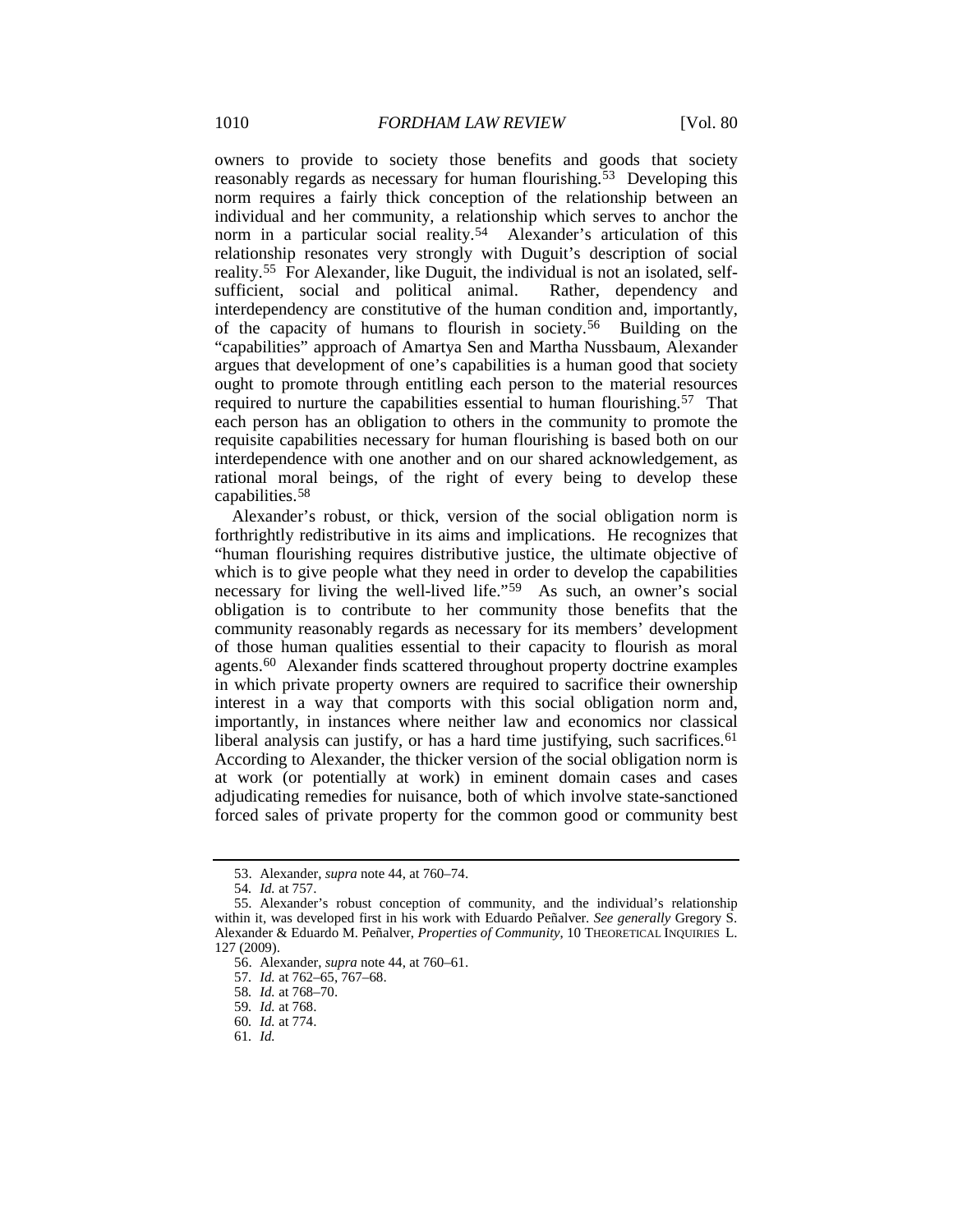interest.[62](#page-9-1) He also invokes his social obligation concept to explain cases in which the owner is prohibited from using his or her property in some way that the community regards as against its collective interest—such as in the case of historic preservation laws, environmental regulations, and beach access rights under the public trust doctrine.[63](#page-9-2)

#### III. PROPERTY THROUGH A SOCIAL LENS

Both Duguit's and Alexander's work push against the classical liberal impulse to cabin the "core" of property rights as aligned with individual autonomy and to relegate the limitations on individual autonomy to the "periphery" of property rights.<sup>[64](#page-9-3)</sup> The classical liberal approach considers the owner's right to possess and use tangible things, and to exclude others from possessing and using those things, as the core of the right to private property, and requires that any limitations on that right be justified by important societal interests. Another way of thinking about the structure of the classical liberal version of the right to private property in U.S. law is that it creates a strong, albeit rebuttable, presumption in favor of the owner's right to exclude; a presumption that can be overcome by important societal interests.[65](#page-9-4)

<span id="page-9-0"></span>Duguit and Alexander paint a much more complex picture of what is at the core of the right to own property.[66](#page-9-5) Property's social function, and the owner's obligation to provide certain benefits to society, instead work as an internal constraint on private property rights. As such, a society's shared values and moral commitments exist, perhaps uncomfortably, alongside the owner's right to exclude. The core of property, then, ideally reflects the plurality of values that we as a society believe property should serve, and it is up to the legal system to negotiate them in defining the contours of private property rights.[67](#page-9-6)

What form this negotiation assumes will vary depending upon the legal, political, and social culture of a particular society. This variance is what makes a comparative examination of the ways these ideas and concepts have played out so rich and fascinating. On May 14, 2011, we convened an impressive group of scholars to examine the contemporary interpretations and use of the social function of property in Latin America and its exclusion or marginal inclusion in the U.S. In particular, we wanted to highlight and examine the interpretations of the social function of property articulated during the last two decades by some Latin American constitutional courts,

<sup>62</sup>*. Id.* at 775–82.

<span id="page-9-2"></span><span id="page-9-1"></span><sup>63</sup>*. Id.* at 791–810; *see also id.* at 810–15 (discussing implications for intellectual property law).

<span id="page-9-3"></span><sup>64</sup>*. See* Duncan Kennedy, *Form and Substance in Private Law Adjudication*, 89 HARV. L. REV. 1685, 1737 (1976) (classical legal theory is concerned with identifying "core" individual freedoms and a "periphery" of limitations on those freedoms).

<span id="page-9-4"></span><sup>65</sup>*. See* Henry E. Smith, *Mind the Gap: The Indirect Relation Between Ends and Means in American Property Law*, 94 CORNELL L. REV. 959, 964–67 (2009).

<span id="page-9-6"></span><span id="page-9-5"></span><sup>66</sup>*. See, e.g.*, Gregory S. Alexander, *Reply: The Complex Core of Property*, 94 CORNELL L. REV. 1063 (2009); *see also supra* note[s 11–](#page-2-0)[14](#page-3-8) and accompanying text.

<sup>67</sup>*.* Alexander, *supra* not[e 66,](#page-9-0) at 1066.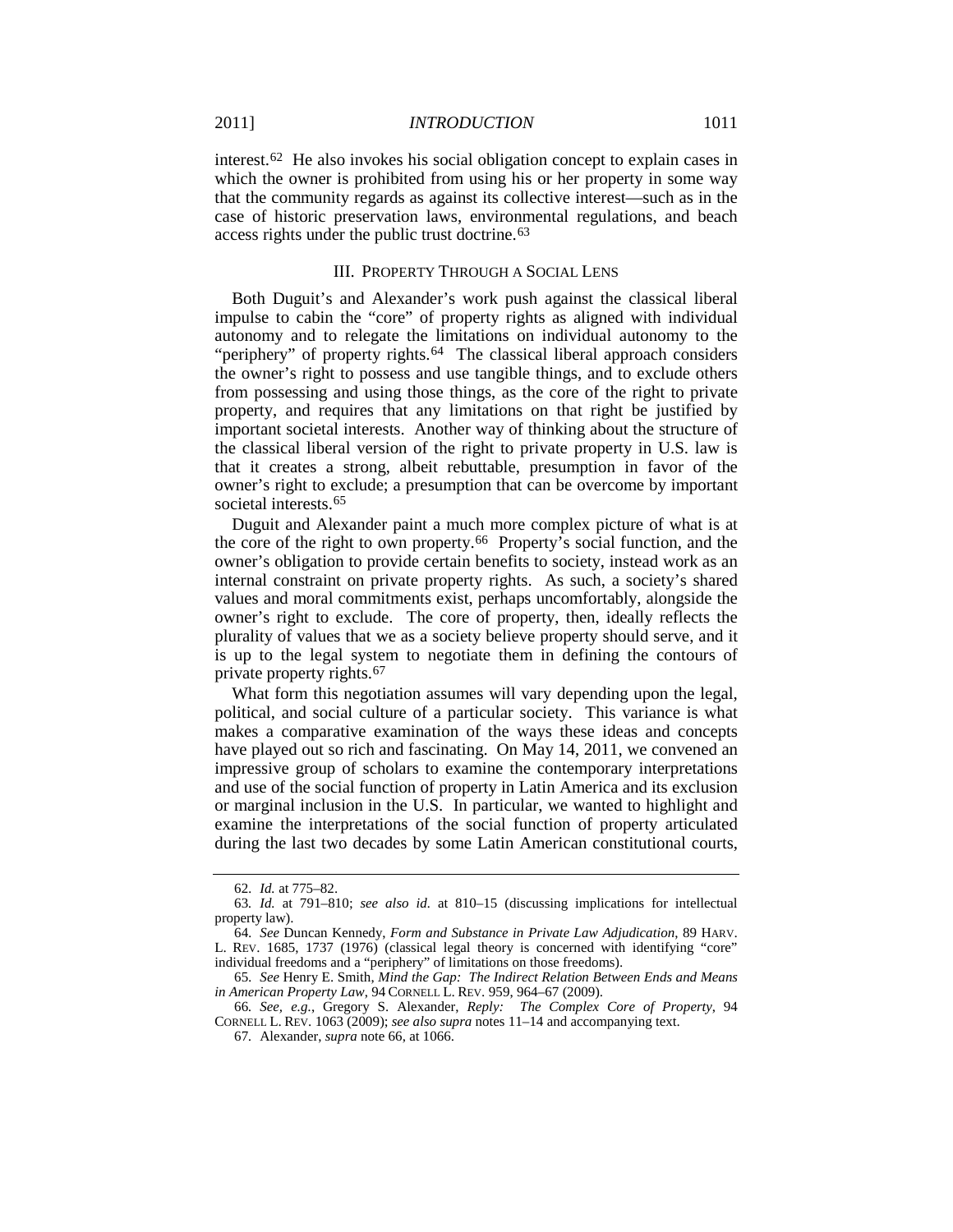as well as the symbolic and material effects that these readings have had in the region. Similarly, we wanted to scrutinize and analyze the concepts and institutions through which the social function of property has entered the U.S. legal system and explore why these concepts and institutions have had such a limited influence. Finally, we sought to identify the tensions and connections that the social function of property has with relatively new legal concepts like the ecological function of property, and to explore its connections with various historical discourses and social structures in the U.S. and Latin America.

### *A. Contemporary and Theoretical Approaches to the Social Function of Property*

The papers in this issue are organized in two sections. The first, "Contemporary Theoretical Approaches to the Social Function of Property," is composed of four articles. Gregory Alexander's paper presents an analysis of some of the major theoretical perspectives in the United States that defend the idea that property inherently includes social obligations.[68](#page-10-0) Alexander judiciously examines the work of Hanoch Dagan, Joseph William Singer, and Jedediah Purdy. In his analysis, Alexander seeks to clarify whether these theories of the social function of property appeal to a monism or pluralism of values in order to justify their assumptions. This is a topic that Alexander believes has received little attention and is central to assessing the plausibility of each of these perspectives. Alexander seeks to determine whether these theories are based on a single value (autonomy, for example) or if they are justified by multiple values (autonomy, community, and equality, among others).

However, Alexander's article is not just descriptive, analytical, and critical; it is also normative. Alexander argues that normative pluralism is morally superior to normative monism. A theory of the social function of property that is justified by and seeks to realize multiple values is capable of recognizing the different spheres that make up society and the different values that should control them. This type of theory also has the ability to interpret property in a manner that accommodates the characteristics and normative requirements made in each of these realms (social, family, and work, for example). Consequently, in his article, Alexander examines the significance of the concepts of normative pluralism and monism in light of contemporary moral theory, presents a taxonomy of theories of the social function of property that draws on these two concepts, and examines the problem of the incommensurability of values that supposedly affects the theories committed to normative pluralism.

The essay by Nestor Davidson examines the dominant political and legal discourses on property in the United States.<sup>[69](#page-10-1)</sup> Davidson argues that the

<span id="page-10-0"></span><sup>68.</sup> *See* Gregory S. Alexander, *Pluralism and Property*, 80 FORDHAM L. REV. 1017 (2011).

<span id="page-10-1"></span><sup>69.</sup> *See* Nestor M. Davidson, *Sketches for a Hamiltonian Vernacular as a Social Function of Property*, 80 FORDHAM L. REV. 1053 (2011).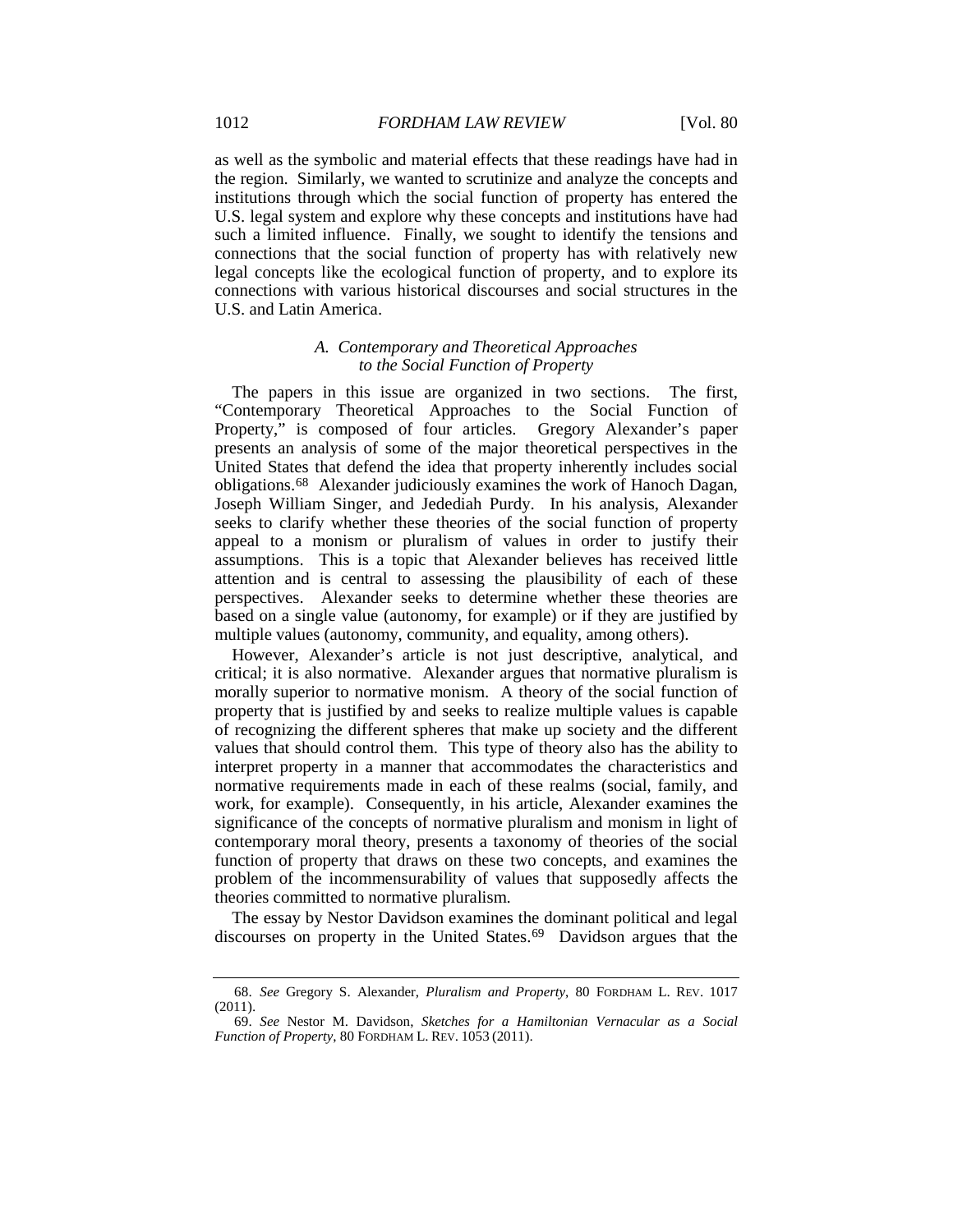individualist liberal interpretation advocated by James Madison and the republican interpretation defended by Thomas Jefferson are the axes around which the U.S. debate on property has historically revolved. Davidson also argues, though, that there is a third perspective that has been given much less attention but that has had important symbolic effects in the legal community: that advocated by Alexander Hamilton. Davidson argues that Hamilton defends the idea that property must have social obligations. In Davidson's view, Hamilton defends the idea that property should be used in ways that benefit the community and that conflicts over property must be resolved, protecting existing rights in favor of promoting the development of the community.

Eduardo Peñalver offers an analysis of the relationship between property and memory.[70](#page-11-0) Peñalver structures his analysis around the distinction between the memory of property and the memory in property. The first refers to how individuals or communities recall an object that they once owned. The second refers to the memories that have become part and parcel of the property. Peñalver also argues that both can be divided into physical memory or distributive memory. Physical memory is connected to particular objects that were owned and remembered by an individual or community, a house or a farm, for example; distributive memory is related to forms of allocation of property transferred inter-generationally and that influence the political and economic structure of a society, such as feudalism or capitalism. Finally, Peñalver examines the relationship between each of these categories and the law. Thus, for example, he studies the relationship between memory of or about property and adverse possession and taxes. In Peñalver's conception, the analysis of the relationship between memory and property will make explicit some of the social functions of property that usually remain in the margins of the social, political, and legal community.

The article by Colin Crawford has as its main objective the defense of a normative theory of the social function of property.<sup>[71](#page-11-1)</sup> For Crawford, a proper interpretation of this institution should seek to facilitate the flourishing of all citizens of a political community. To justify his argument, Crawford draws on the theory of justice advocated by Amartya Sen. Consequently, Crawford examines the relationship between property and the capacities that human beings should develop in order to exercise their autonomy. Crawford also argues that to comply with its objective, a theory of the social function of property that has human flourishing as its main goal must be closely connected with the concept of sustainable development. For Crawford, the ecological function of property must be one of the dimensions of the category "social function of property." Finally, Crawford analyzes the connections between the doctrine of "socioenvironmentalism" and the social function of property. Crawford argues that this doctrine has multiple sources, from U.S. environmental law to the

<sup>70.</sup> *See* Eduardo M. Peñalver, *Property's Memories*, 80 FORDHAM L. REV. 1071 (2011).

<span id="page-11-1"></span><span id="page-11-0"></span><sup>71.</sup> *See* Colin Crawford, *The Social Function of Property and the Human Capacity to Flourish*, 80 FORDHAM L. REV. 1089 (2011).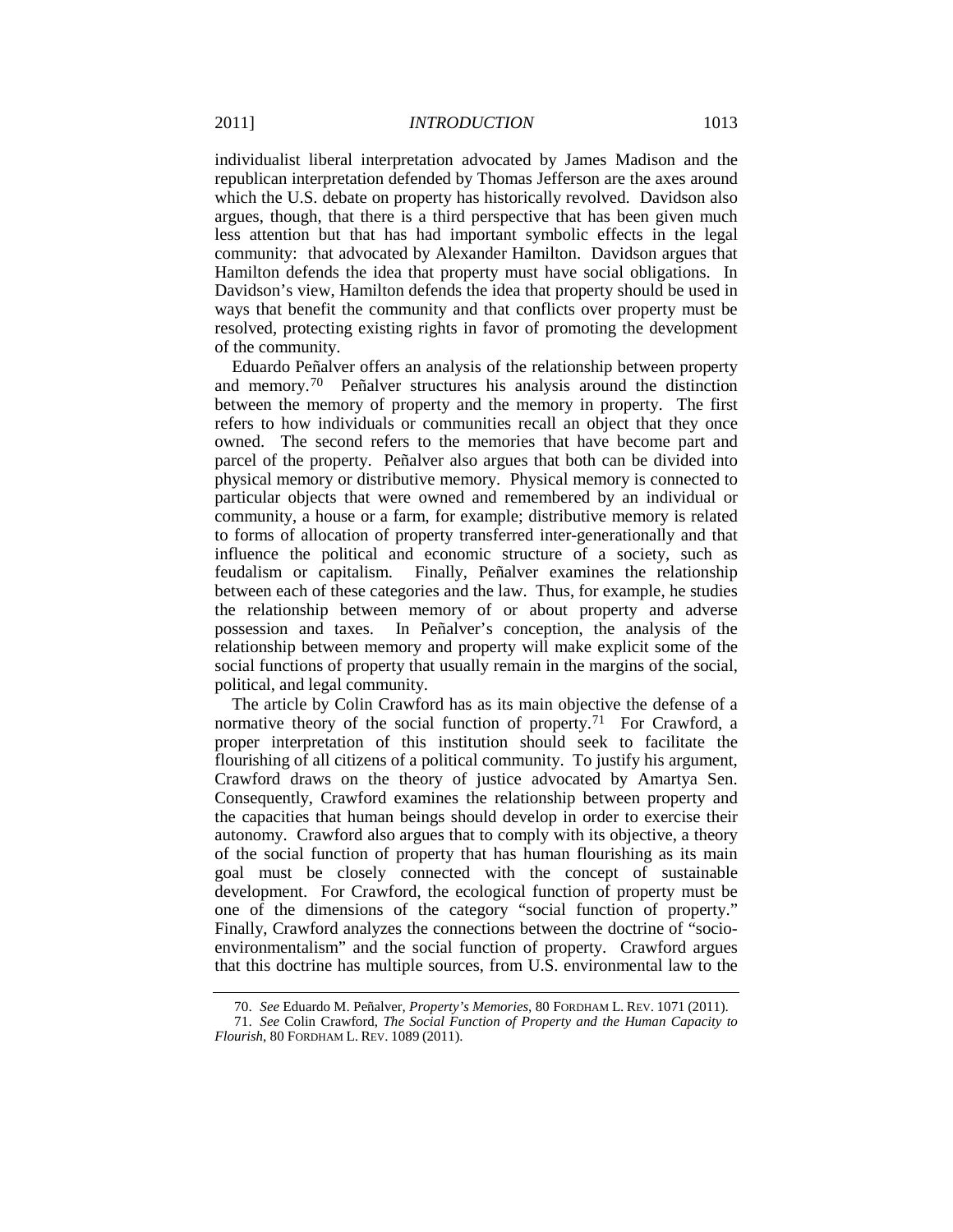theory of environmental human rights to the global movement for environmental justice. Nevertheless, Crawford also points out that this doctrine originated in Latin America from the region's experience with the application of and theoretical reflection on the social function of property. For Crawford, judicious examination of the contemporary forms the institution has acquired must go through a social-environmental analysis in Latin America.

### *B. The Social Function of Property at Work in Latin America*

The second section, "The Social Function of Property in Latin America: Legal and Case Law Developments," is composed of three articles. In the first article of this section, Daniel Bonilla argues that the structure of the legal regime of property in Colombia has been shaped by liberalism.[72](#page-12-0) A genealogical analysis of the recent history of the legal forms that define and regulate property, Bonilla argues, provides evidence for three key periods in the creation and consolidation of the right to property in the country. These three periods, Bonilla adds, revolve around different forms of interpreting and weighing the three fundamental values in the liberal canon: autonomy, equality, and solidarity. The first period, beginning in 1886 and ending in 1936, is marked by a classical liberal property regime in which the Constitution and civil law form an ideologically coherent set that prioritizes the principle of autonomy over the principles of equality and solidarity. The second period, between 1936 and 1991, is structured by a mixed system that recognizes the social function of property in the Constitution but preserves an individualistic notion of property in the civil code. The third and final regime of property, beginning in 1991 and still in effect today, is an ideologically consistent constitutional and legal framework committed to the idea that the right to property must be defined through the principles of solidarity and equality. In his article, Bonilla argues that the three periods comprising the recent history of the right to property in Colombia are structured around a set of five conceptual oppositions: individualism–solidarity; limited intervention–general intervention; private–public; Constitution as political program–Constitution as norm; and property as a right–property as social function. In his article, Bonilla analyzes how these conceptual oppositions configure each of the key periods in the recent history of property in Colombia.

In the second paper of this section, Alexandre dos Santos Cunha provides an analysis of the social function of property in Brazil. [73](#page-12-1) Cunha argues that this theory enters the Brazilian legal system as a result of the influence of Italian jurists Pietro Cogliolo and Enrico Cimbali. Cunha indicates that the work of Duguit was not decisive for the reinterpretation of the classical liberal concept of property in Brazil, as it was in other Latin American

<span id="page-12-0"></span><sup>72.</sup> *See* Daniel Bonilla, *Liberalism and Property in Colombia: Property as a Right and Property as a Social Function*, 80 FORDHAM L. REV. 1135 (2011).

<span id="page-12-1"></span><sup>73.</sup> *See* Alexandre dos Santos Cunha, *The Social Function of Property in Brazilian Law*, 80 FORDHAM L. REV. 1171 (2011).